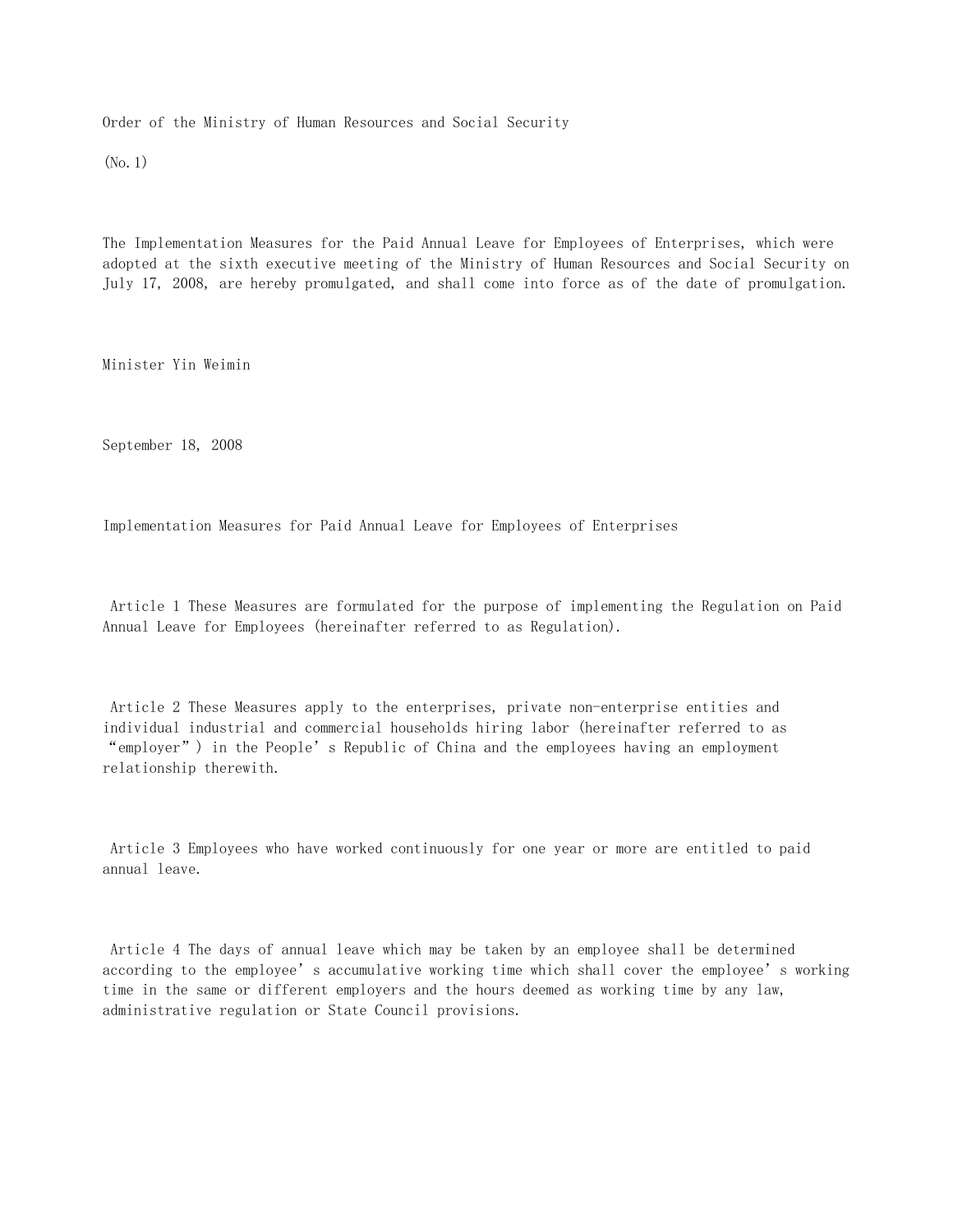Article 5 The days of annual leave which may be taken by a new employee who satisfies the requirement of Article 3 in the current year shall be calculated according to the number of days from the time when he is employed by this employer to the end of the calendar year, and if the result is less than one day, he shall not enjoy annul leave this year.

The calculation formula is: the number of days from the time when he is employed by this employer to the end of the calendar year/365  $\times$  the days of annual leave he is entitled to if he works for this employer for 12 months in the current year.

 Article 6 Home leave, marriage or funeral leave and maternity leave as given by the state as well as the period of suspension of work with reservation of salary due to work injury shall be additional to paid annual leave.

 Article 7 An employee who has taken winter and summer vacations more than the due annual leave in a year is not entitled to the annual leave of the year. If the days of winter and summer vacations taken by the employee are less than the days of paid annual leave, for work reasons, the employer he works for shall grant to him the untaken annual leave days.

 Article 8 If an employee falls under any of the circumstances prescribed in Article 4 (2), (3), (4) and (5) of the Regulation in the year after taking the annual paid leave of that year, he shall not be entitled to the paid annual leave of the next year.

 Article 9 An employer may, in light of the actual production and work situation, plan the annual leave of its employees as a whole on the basis of employees' own wills. Where an employer cannot give annual leave to an employee or decides to postpone the annual leave to the next year due to work needs, it shall get the consent of the employee.

 Article 10 Where an employer does not give annual leave to an employee or gives him days of annual leave less than the days of annual leave due upon the consent of the employee, it shall pay the employee 300% of his daily wage income for each day of the annual leave due and not taken in the year, which includes the wage income to be paid by the employer to the employee per day in normal working days.

An employer shall give annual leave to its employees, but if any employee gives a writing notice of not taking annual leave on his own will, the employer is allowed to pay for the employee's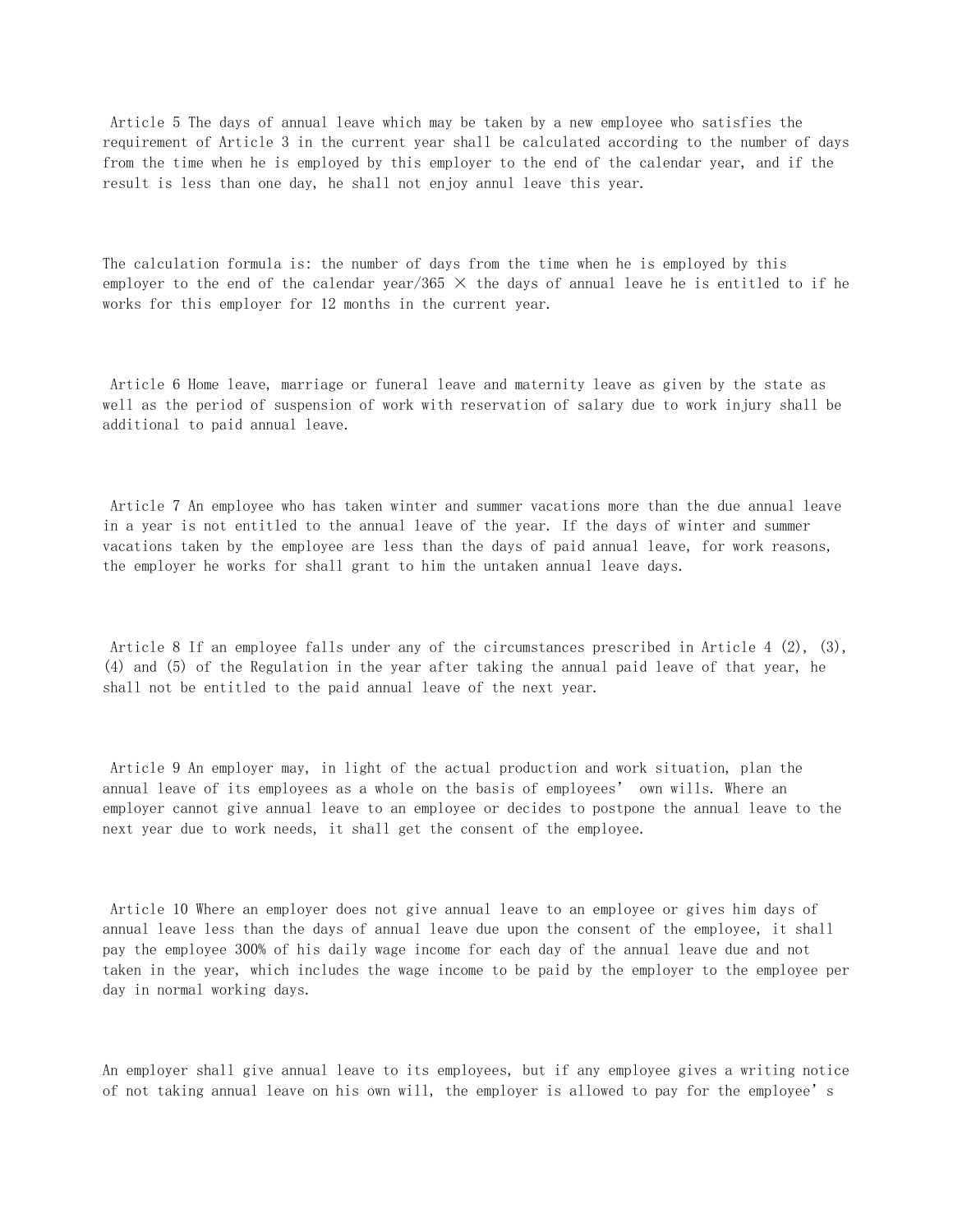normal working days.

 Article 11 The formula for calculating the daily wage income of an employee which is used for calculating the payment for his annual leave time due but not taken shall be dividing the monthly wage income of the employee by the paid days of each month (21.75 days).

The term "monthly wage" as mentioned above refers to the average monthly wage of the employee in the 12 months before the employer pays for his annual leave time due but not taken excluding the pay for overtime hours. If the employee works for less than 12 months in the employer, the average monthly wage shall be calculated according to the actual months he works.

Employees shall be paid for annual leave equally as for normal working days. For an employee paid by piece rate, drawing a percentage or according to performance, his daily wage income shall be calculated according to the first two paragraphs of this Article.

 Article 12 When an employer dissolves or terminates the employment contract with an employee, if the employee has annual leave time due but not taken in the year, the employer shall calculate the days of the annual leave due but not taken according to the employee's working time in the year and pay him for those days if the result is not less than one day.

The calculation formula shall be: the calendar days that the employee has spent in the employer/365  $\times$  the days of annual leave due in the year  $-$  the days of annual leave that have been taken in the year.

If the employee has taken the annual leave of the year and the days of the annual leave taken by the employee are more than the days calculated according to his working time in the year, the employer shall not ask the employee to reimburse for the extra days taken off by the employee.

 Article 13 If the annual leave days and the payment for untaken annual leave days as stipulated in the employment contract, collective contract or the management rules of the employer are more than the statutory standards, such stipulations shall apply.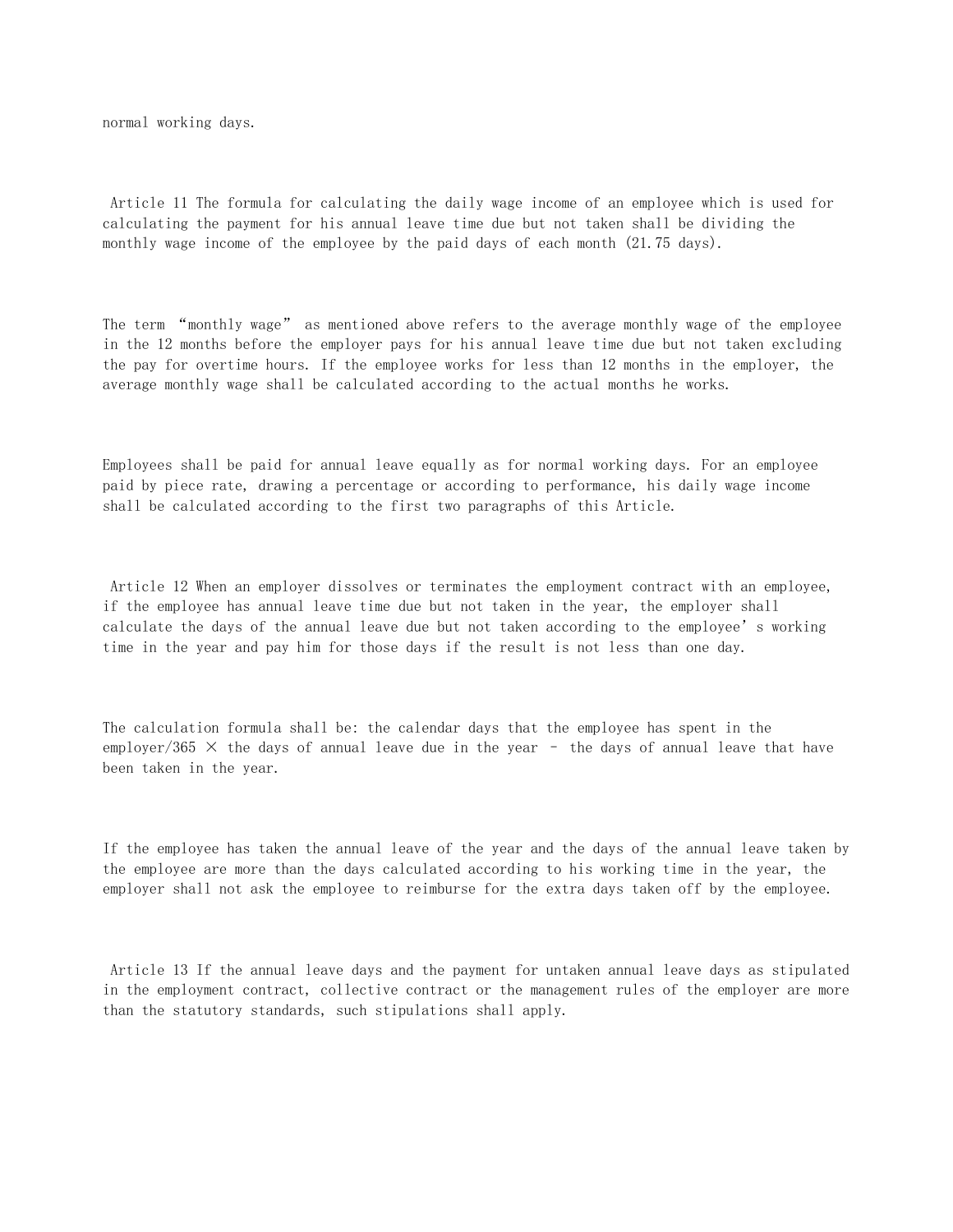Article 14 Employees of labor dispatch entities are entitled to annual leave as long as they satisfy the requirement provided in Article 3 of these Measures.

Where an employee under dispatch is paid by the labor dispatch entity for the non-working time during the employment contract for days more than the annual leave he is entitled to in that year, he shall not take the annual leave of the year; if the days are less than the annual leave days he is entitled to, the labor dispatch entity or the employer shall give him the rest annual leave time.

 Article 15 The labor security department of each local people's government at or above the county level shall supervise and inspect employers' implementation of the Regulation and these Measures.

Where an employer fails to give annual leave to its employees and does not pay for their annual leave entitlement in accordance with the Regulation and these Measures, the labor security department under the people's government at or above the county level shall, at its capacity, order the employer to correct within a prescribed time limit. If the employer fails to do so within the said time limit, the labor security department shall order it to pay wage income for the untaken annual leave days and to make compensations to employees according to the amount of such wage income. If the employer still refuses to make the payments ordered by the labor security department, the labor security department shall apply to the people's court for enforcement.

 Article 16 Any dispute over annual leave between an employee and his employer shall be settled in accordance with the provisions on the settlement of labor disputes.

 Article 17 State organs, public institutions, social organizations and the employees thereof shall be governed by these Measures unless it is otherwise provided by any law, administrative regulation or State Council provisions.

The annual leave for seamen shall be governed by the Regulation of the People's Republic of China on Seamen.

Article 18 For the purpose of these Measures, the term "year" refers to a calendar year.